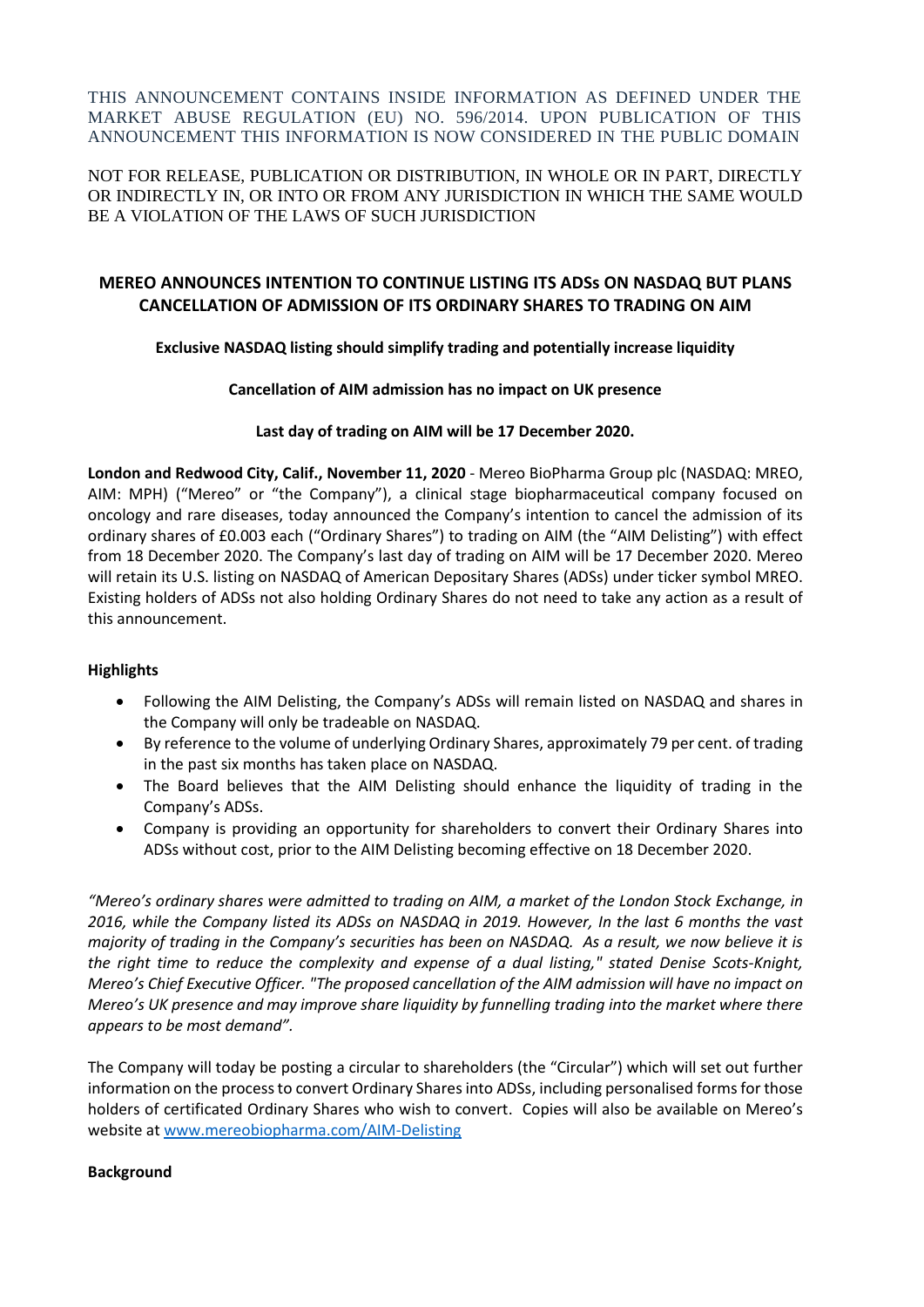The Company was founded in 2015 and its Ordinary Shares were admitted to trading on AIM in June 2016. AIM provided the Company with important access to capital and share trading liquidity during the formative phase of Mereo's clinical development business, enabling the Company to invest in and successfully complete three Phase 2 studies on the programs purchased from Novartis, comprising setrusumab for the treatment of osteogenesis imperfecta (OI), acumapimod for the treatment of acute exacerbations of COPD (AECOPD) and leflutrozole for the treatment of hypogonadotropic hypogonadism (HH) in obese men. In March 2017, Mereo raised £15 million on AIM enabling the Company to continue the development of setrusumab for the treatment of OI and, in October 2017, to complete the inlicensing from AstraZeneca of Mereo's fourth development program: alvelestat, for the treatment of alpha-1 antitrypsin deficiency (AATD). At the time, almost all the Company's largest shareholders were UK-based institutional investors, in addition to Novartis and AstraZeneca.

In recognition of the on-going capital requirements for the business, the Company announced a merger with Oncomed Pharmaceuticals, Inc, a US NASDAQ listed company, in December 2018. This merger completed in April 2019 with an initial public offering of ADSs on NASDAQ, resulting in Mereo achieving dual-listed status. The liquidity in the trading of Mereo's Ordinary Shares was enhanced by the NASDAQ listing and the Company's shareholder base began to shift towards US investors. In February 2020, the Company raised a total of \$6 million (£4.6 million) from two new US investors, and then, in June 2020, the Company completed a further private placement of \$70 million (£56 million) from a group comprised almost exclusively of US investors. This demand from US investors has led to a rapid and significant increase in the proportion of Mereo's Ordinary Shares that are currently held via ADSs and traded on NASDAQ.

As at 9 November 2020, being the last practicable date prior to the date of this announcement, 51.27 per cent. of the Company's Ordinary Shares are held in ADS form and tradeable on NASDAQ. By reference to the volume of underlying Ordinary Shares, approximately 79 per cent. of trading in the past six months has taken place on NASDAQ. All shareholders who have not already converted their Ordinary Shares into ADSs are currently able to do so at any time.

The AIM Rules for Companies require that, unless London Stock Exchange plc otherwise agrees, the cancellation of a company's shares from trading on AIM requires the consent of not less than 75 per cent. of votes cast by its shareholders given in a general meeting. However, in the Company's case, given that the listing of its ADSs on NASDAQ enables shareholders to continue to trade their shares in the Company in that format and, further, that there is a process available to shareholders to convert their Ordinary Shares into ADSs prior to the AIM Delisting, London Stock Exchange plc has agreed that shareholder consent in a general meeting is not required for Mereo to proceed with the AIM Delisting.

## **Reasons for the AIM Delisting**

The Board of Directors of the Company has decided to implement the AIM Delisting for the following reasons:

- An increasingly smaller proportion of trading in the Company's Ordinary Shares is conducted on AIM compared to NASDAQ and a continuation of the decline in this proportion would be likely to lead to a decrease in the liquidity of the Ordinary Shares trading on AIM.
- The AIM Delisting is expected to further enhance the liquidity of trading in the Company's ADSs by combining on NASDAQ the volume of transactions from both NASDAQ and AIM.
- The cost of complying with the AIM Rules for Companies is duplicative of that for complying with the NASDAQ market rules and the Company sees advantages in reducing its cost base as it progresses its clinical development and commercialisation strategy, which remains unchanged.
- Internal financial and legal staff time spent on compliance with the AIM Rules for Companies is duplicative of that required for compliance with the NASDAQ market rules.
- The Company's shares will still be tradeable on NASDAQ in ADS format.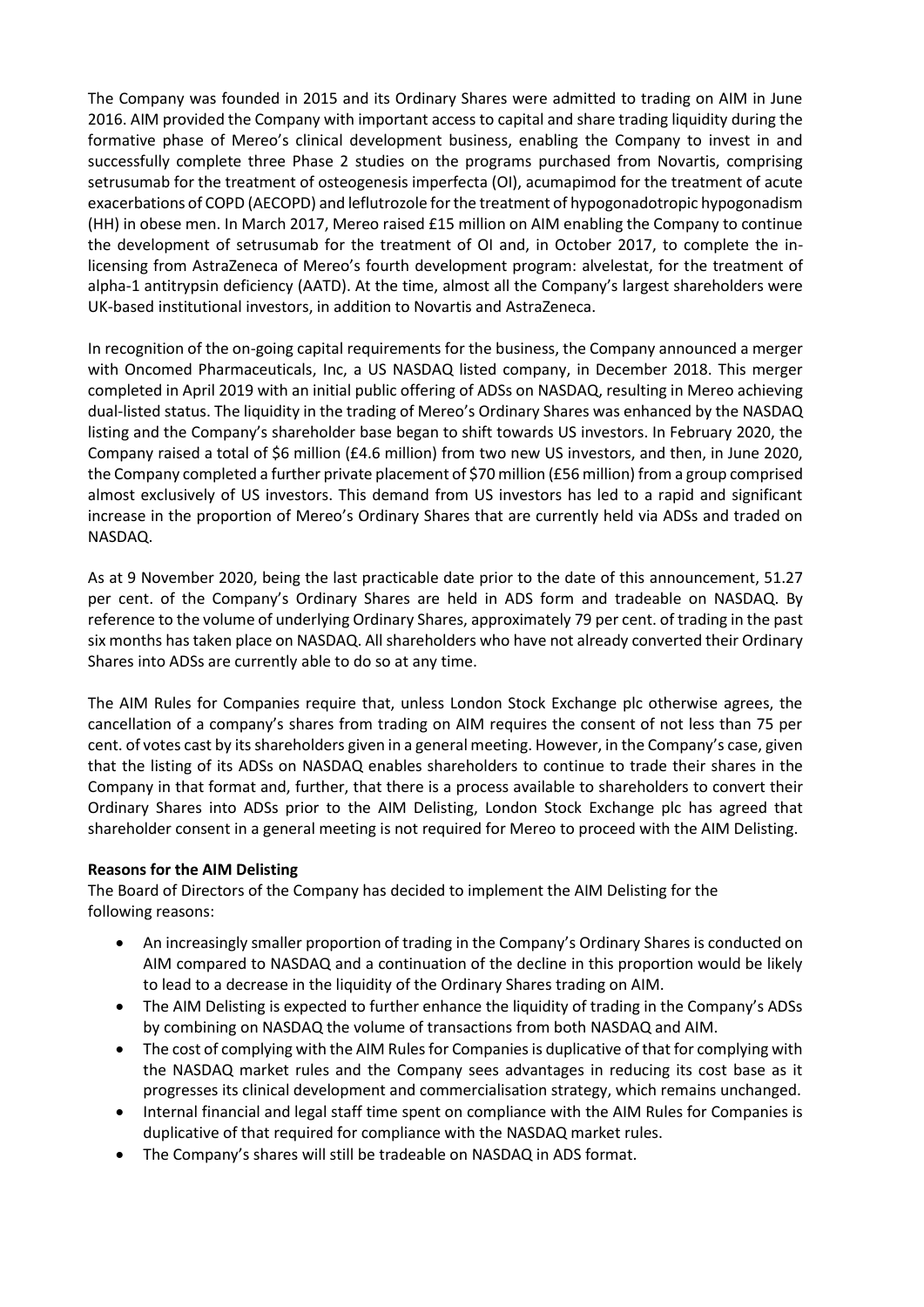Accordingly, the Directors believe that it is no longer in the best interests of the Company or its shareholders as a whole for the Company to retain admission of Ordinary Shares to trading on AIM. However, the Company is providing an opportunity for shareholders to convert their Ordinary Shares into ADSs without cost, prior to the AIM Delisting becoming effective on 18 December 2020.

#### **Effect of the AIM Delisting**

Shareholders will no longer be able to buy and sell Ordinary Shares on AIM after 17 December 2020. Holders of Ordinary Shares should read "Information for holders of Ordinary Shares" below which explains in more detail the process of converting Ordinary Shares into ADSs.

As a company incorporated in England and Wales, the Company will continue to be subject to the requirements of the Companies Act 2006.

Following the AIM Delisting taking effect, the Company will no longer be subject to the AIM Rules for Companies or be required to retain the services of an independent nominated adviser ("Nomad"). The Company will also no longer be subject to the QCA Corporate Governance Code or be required to comply with the continuing obligations set out in the FCA's Disclosure Guidance and Transparency Rules ("DTRs") or, provided the Company's securities remain outside the scope of the regulation, the EU Market Abuse Regulation ("MAR"). In addition, the Company and its shareholders will no longer be subject to the provisions of the DTRs relating to the disclosure of changes in significant shareholdings in Mereo. The Company will, however, continue to comply with all regulatory requirements for the NASDAQ listing of its ADSs, including all applicable rules and regulations of the SEC.

Shareholders who continue to hold Ordinary Shares will continue to be notified in writing of the availability of key documents on our website, including publication of Annual Reports and Annual General Meeting documentation. Holders of ADSs will be able to continue to access all such information via the Mereo website. Holders of Ordinary Shares and ADSs will both be eligible to receive any future dividends that may be declared.

Following the AIM Delisting, as the Company will remain a public limited company incorporated in England and Wales but its securities will not be admitted to trading on a regulated market or multilateral trading facility in the United Kingdom (or a stock exchange in the Channel Islands or the Isle of Man), the City Code on Takeovers and Mergers (the "Code") will only apply to the Company if it is considered by the Panel on Takeovers and Mergers (the "Panel") to have its place of central management and control in the United Kingdom (or the Channel Islands or the Isle of Man). This is known as the "residency test". The way in which the test for central management and control is applied for the purposes of the Code may be different from the way in which it is applied by the United Kingdom tax authorities, HM Revenue & Customs ("HMRC"). Under the Code, the Panel looks to where the majority of the directors of the Company are resident, amongst other factors, for the purposes of determining where the Company has its place of central management and control.

Accordingly, following the AIM Delisting, the Panel has confirmed to the Company that the Code will not apply to the Company, and the Company and its shareholders will therefore not have the benefit of the protections the Code affords, including, but not limited to, the requirement that a person who acquires an interest in Ordinary Shares carrying 30 per cent. or more of the voting rights in the Company must make a cash offer to all other shareholders at the highest price paid in the 12 months before the offer was announced.

Notwithstanding the above, the Company may become subject to the Code in the future if any changes to the Board composition result in the majority of the Directors being resident in the United Kingdom, Channel Islands or the Isle of Man.

#### **Information for holders of Ordinary Shares**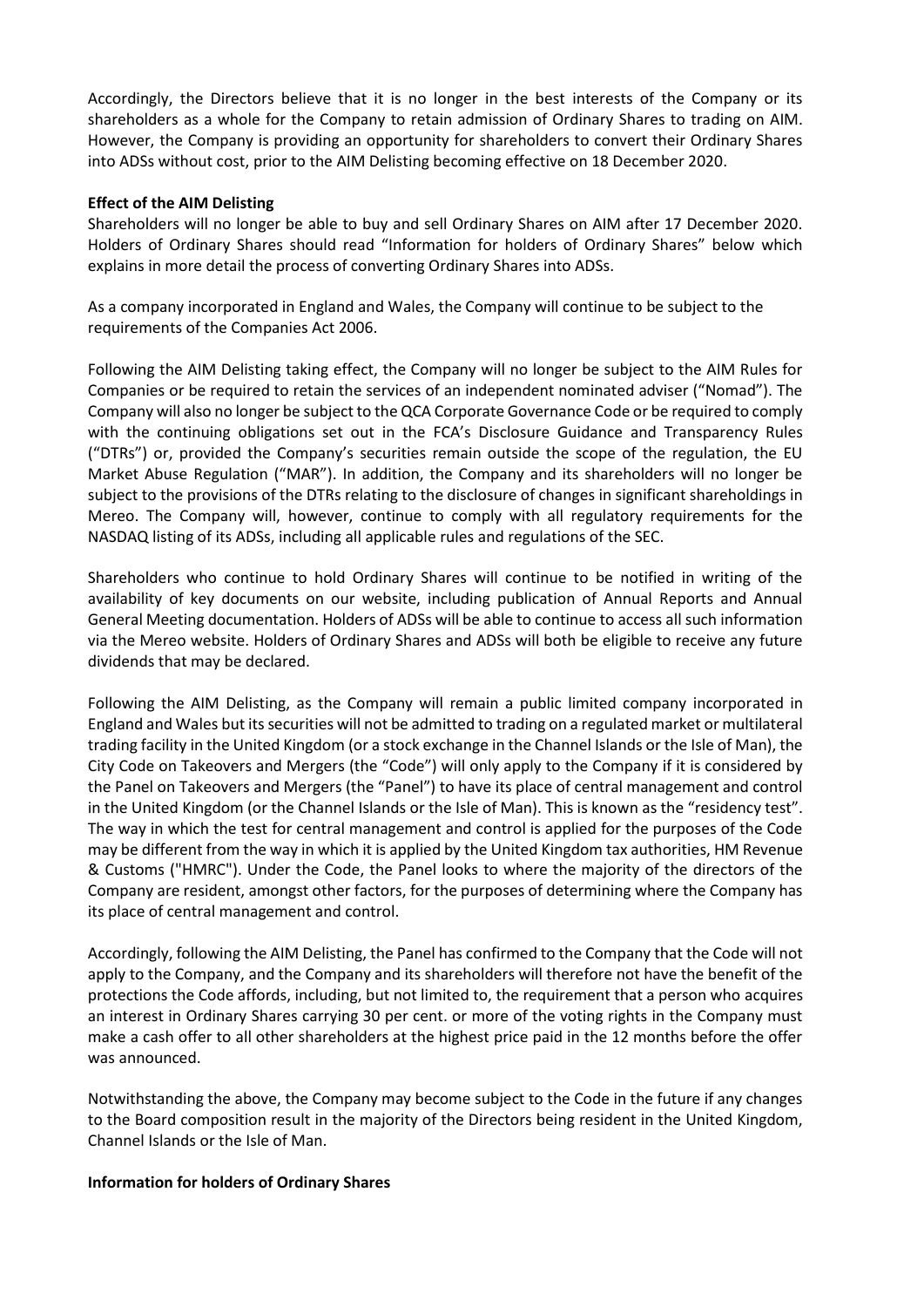The Company's Ordinary Shares will continue to be traded on AIM until market close (4.30 p.m. London time) on 17 December 2020. Thereafter, holders of unconverted Ordinary Shares can still hold the Ordinary Shares, but there will be no public market in the United Kingdom on which the Ordinary Shares can be traded, and the Ordinary Shares will not be tradeable on NASDAQ in this form.

In order to sell Ordinary Shares on a public market following the AIM Delisting, selling shareholders will need to convert their Ordinary Shares into ADSs. Each ADS represents five Ordinary Shares. This conversion can be made at any time, including before the AIM Delisting, subject in all cases to the provisions of, and the limitations set forth in, the Company's deposit agreement of 23 April 2019 with Citibank, N.A., as depositary (the "Depositary"), which governs the Company's ADSs (the "Deposit Agreement"). A copy of the Deposit Agreement has been filed with the SEC under cover of a Registration Statement on Form F-6. You may obtain a copy of the Deposit Agreement from the SEC's website (www.sec.gov). Please refer to Registration Number 333-249338 when retrieving such copy.

The Board considers that shareholders should consider converting their Ordinary Shares into ADSs prior to the AIM Delisting on 18 December 2020 for the following reasons:

- For those shareholders who hold their Ordinary Shares in certificated form and wish to convert their Ordinary Shares into ADSs, the Company's registrar, Link Group, will facilitate, on the Company's behalf, a block transfer process. Shareholders who hold their Ordinary Shares in certificated form will find enclosed with the Circular a personalized block transfer participation request form for use if they wish to convert their Ordinary Shares into ADSs. Subject to the requisite documents being returned to Link Group by the required deadline (being 11:00 a.m. on 4 December 2020), Link Group will arrange for the relevant Ordinary Shares to be transferred to and through Link Group's CREST account to the CREST account of Citibank, N.A. – London (the "Custodian"), which has been appointed by the Depositary to safekeep the Ordinary Shares upon deposit so that the Depositary can arrange to convert the Ordinary Shares into the corresponding number of ADSs. The Custodian, on behalf of the Depositary, will hold all deposited Ordinary Shares in a separate custody account for the benefit of the holders and beneficial owners of ADSs.
- Shareholders who elect to convert their Ordinary Shares into ADSs prior to the AIM Delisting will not incur a UK stamp duty, or stamp duty reserve tax ("SDRT"), charge. However, it is expected that shareholders who elect to convert their Ordinary Shares into ADSs following the AIM Delisting will incur a stamp duty, or SDRT, charge, at a rate of 1.5 per cent. of the market value of the Ordinary Shares being converted, to the UK taxation authority, HMRC.
- Ordinarily, shareholders who convert their Ordinary Shares into ADSs may be charged an ADS issuance fee, by the Depositary, of up to \$0.05 per ADS. However, no ADS issuance fees will be charged to shareholders who elect to convert their Ordinary Shares into ADSs from the date of this announcement until (and including) 17 December 2020, being the last day of trading of the Company's Ordinary Shares on AIM. Thereafter, ADS issuance fees of up to \$0.05 per ADS may be charged by the Depositary in connection with any future conversions of Ordinary Shares into ADSs.
- Conversion of Ordinary Shares has to take place in multiples of five. It is not possible to receive a fraction of an ADS, so in the event that the conversion is completed after the AIM Delisting, there is a risk that shareholders will be left with a small number of Ordinary Shares (up to a maximum of four shares) which cannot be converted into ADSs. If converted before the AIM Delisting has taken effect, any residual Ordinary Shares can be sold by shareholders on AIM prior to 18 December 2020 so long as those Ordinary Shares are in electronic form. Shareholders who hold their Ordinary Shares in certificated form may elect to donate their residual shares to the charity ShareGift by making that election on their personalised block transfer participation request form.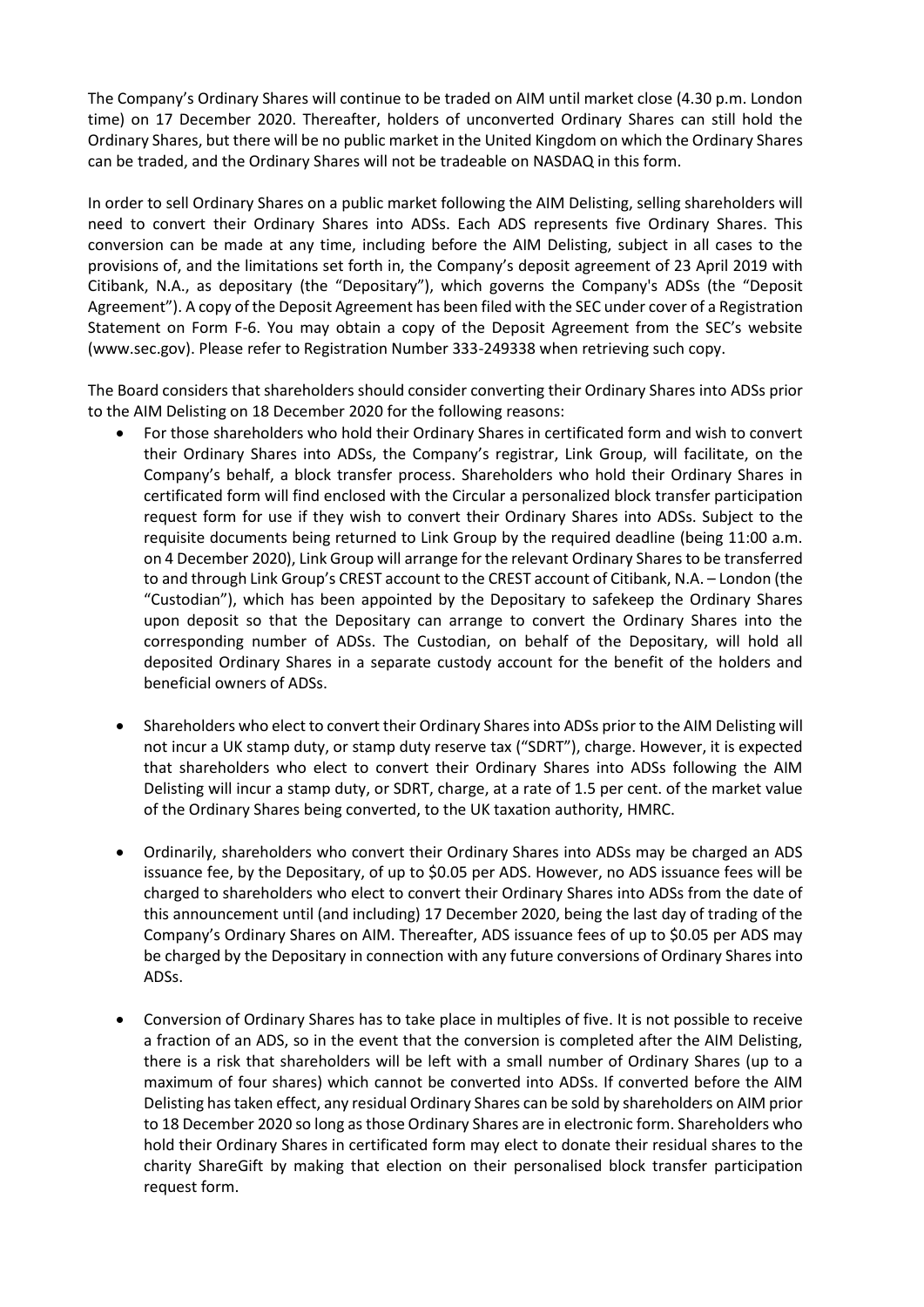Shareholders who do not elect to participate in the block transfer process can utilise the services of a broker who is able to facilitate conversion at the shareholder's convenience.

Shareholders whose Ordinary Shares are held in uncertificated form in CREST and who wish to convert their Ordinary Shares into ADSs, should contact their broker without delay to request that their Ordinary Shares are converted.

Mereo advises holders of Ordinary Shares which are not in ADS form to seek independent financial advice regarding the AIM Delisting and the conversion of their Ordinary Shares into ADSs.

Information on the process to convert Ordinary Shares into ADSs and the forms to be completed will accompany the Circular. The information and forms, and contacts at the Company's registrar, Link Group, in respect of completion of the block transfer participation request form for certificated holders, and the Company's ADS depositary, Citibank, in respect of the conversion of Ordinary Shares to ADSs, are included on Mereo's website at [www.mereobiopharma.com/AIM-Delisting](http://www.mereobiopharma.com/AIM-Delisting)

#### **UK tax treatment**

Many investors purchase AIM-quoted shares because they are classed as unlisted/unquoted securities which may qualify individuals who are UK tax resident and UK domiciled for relief from inheritance taxation and certain other preferential tax benefits. Mereo cannot and does not provide any form of taxation advice to shareholders and therefore shareholders are strongly advised to seek their own taxation advice to confirm the consequences of continuing to hold unlisted Ordinary Shares or converting Ordinary Shares into ADSs.

The following summary does not constitute legal or tax advice and is not exhaustive. The Company's understanding of the current position for UK individuals who are UK domiciled under UK taxation law is as follows but it should be noted that the Company has not taken steps to confirm the current position with HMRC. Therefore, the following should not be relied upon by shareholders without taking further advice (and the Company accepts no liability in respect of any such reliance on any information provided herein on taxation matters):

- Following the AIM Delisting, Ordinary Shares should continue to be accepted by HMRC as qualifying as unlisted/unquoted securities for the purposes of certain specific UK tax rules (notably, the UK inheritance tax business property relief rules). Therefore, those shareholders who elect to continue to hold unlisted Ordinary Shares should continue to be regarded as holding unlisted/unquoted securities under those same rules.
- Under HMRC's stated practice, those shareholders who elect to convert their holdings of Ordinary Shares to NASDAQ listed ADSs should not be considered as disposing of the Ordinary Shares for UK capital gains purposes when transferring the shares to the Company's ADS depositary, Citibank, in exchange for issue of ADSs on the basis that the shareholder retains beneficial ownership of the shares..

It is recommended that shareholders obtain appropriate professional advice in respect of the application of other UK taxes.

Shareholders who elect to convert their holdings of Ordinary Shares to NASDAQ listed ADSs prior to the AIM Delisting should not incur a stamp duty, or SDRT, charge. It is expected that shareholders who elect to convert their holdings of Ordinary Shares to NASDAQ listed ADSs following the AIM Delisting may incur a stamp duty, or SDRT, charge at the rate of 1.5 per cent. of the market value of the Ordinary Shares being converted.

If you are in any doubt as to your tax position you should consult an appropriate professional adviser immediately.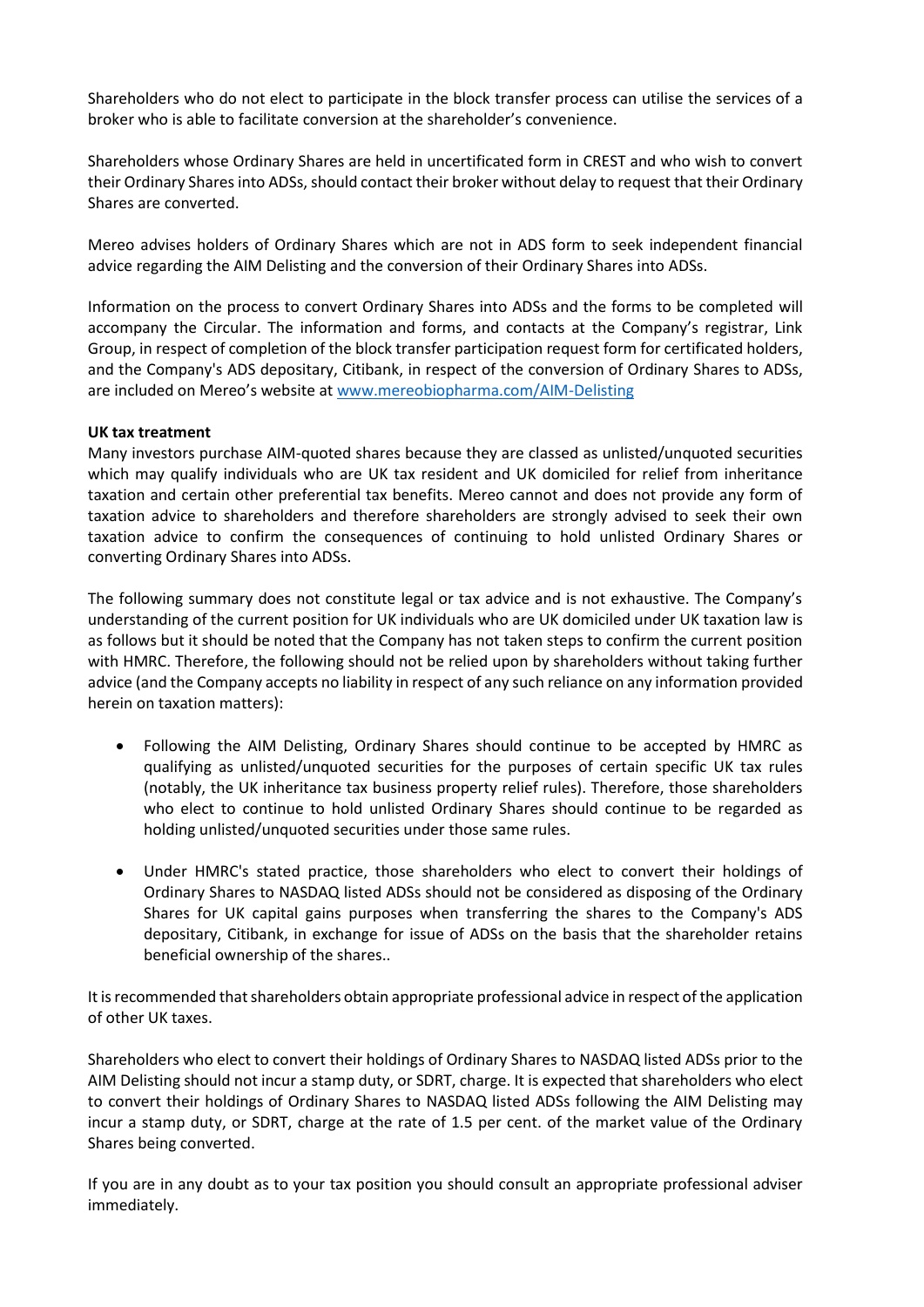#### **Expected timetable**

| Dispatch of the Circular                           | 11 November 2020              |
|----------------------------------------------------|-------------------------------|
| Last date for receipt by Link Group from           | 4 December 2020 at 11.00 a.m. |
| certificated shareholders of duly completed block  |                               |
| transfer participation request forms and original  |                               |
| share certificates                                 |                               |
| Last date for receipt by Citibank from CREST       | 9 December 2020 at 3.00 p.m.  |
| holders of duly completed issuance forms           |                               |
| Expected date of issuance of ADSs to block         | 16 December 2020              |
| transfer participants                              |                               |
| Expected date of posting of ADS receipts to        | 16 December 2020              |
| shareholders by Citibank                           |                               |
| Last day of dealings in the Ordinary Shares on AIM | 17 December 2020              |
| Cancellation of admission to trading on AIM of     | 18 December 2020 at 7.00 a.m. |
| the Ordinary Shares                                |                               |

#### **Notes**

(1) References to time in this announcement are to London time unless otherwise stated.

(2) Each of the times and dates in the above timetable are subject to change. If any of the above times and/or dates change, the revised times and/or dates will be notified to shareholders by announcement through a Regulatory Information Service.

#### **About Mereo BioPharma**

[Mereo BioPharma](https://www.mereobiopharma.com/) is a biopharmaceutical company focused on the development and commercialization of innovative therapeutics that aim to improve outcomes for oncology and rare diseases. Mereo's lead oncology product candidate, etigilimab (Anti-TIGIT), has completed a Phase 1a dose escalation clinical trial in patients with advanced solid tumors and has been evaluated in a Phase 1b study in combination with nivolumab in select tumor types. Mereo's rare disease product portfolio consists of setrusumab, which has completed a Phase 2b dose-ranging study in adults with osteogenesis imperfecta (OI), as well as alvelestat, which is being investigated in a Phase 2 proof-of-concept clinical trial in patients with alpha-1 antitrypsin deficiency (AATD) and in a Phase 1b/2 clinical trial in COVID-19 respiratory disease.

#### **Forward-Looking Statements**

This announcement contains "forward-looking statements" within the meaning of Section 27A of the United States Securities Act of 1933, as amended and Section 21E of the United States Securities Exchange Act of 1934, as amended. All statements other than statements of historical fact contained in this announcement are forward-looking statements. Forward-looking statements usually relate to future events. Forward-looking statements are often identified by the words "believe," "expect," "anticipate," "plan," "intend," "foresee," "should," "would," "could," "may," and similar expressions, including the negative thereof. The absence of these words, however, does not mean that the statements are not forward-looking. These forward-looking statements are based on the Company's current expectations, beliefs and assumptions concerning future developments and their potential effect on the Company. While management believes that these forward-looking statements are reasonable as and when made, there can be no assurance that future developments affecting the Company will be those that it anticipates.

All of the Company's forward-looking statements involve known and unknown risks and uncertainties some of which are significant or beyond its control and involve assumptions that could cause actual results to differ materially from the Company's historical experience and its present expectations. These forward-looking statements are subject to risks and uncertainties, including, among other things, those described in the Company's latest Annual Report on Form 20-F, Reports on Form 6-K and other documents filed from time to time by the Company with the United States Securities and Exchange Commission. The Company wishes to caution investors not to place undue reliance on any forward-looking statements, which speak only as of the date hereof.